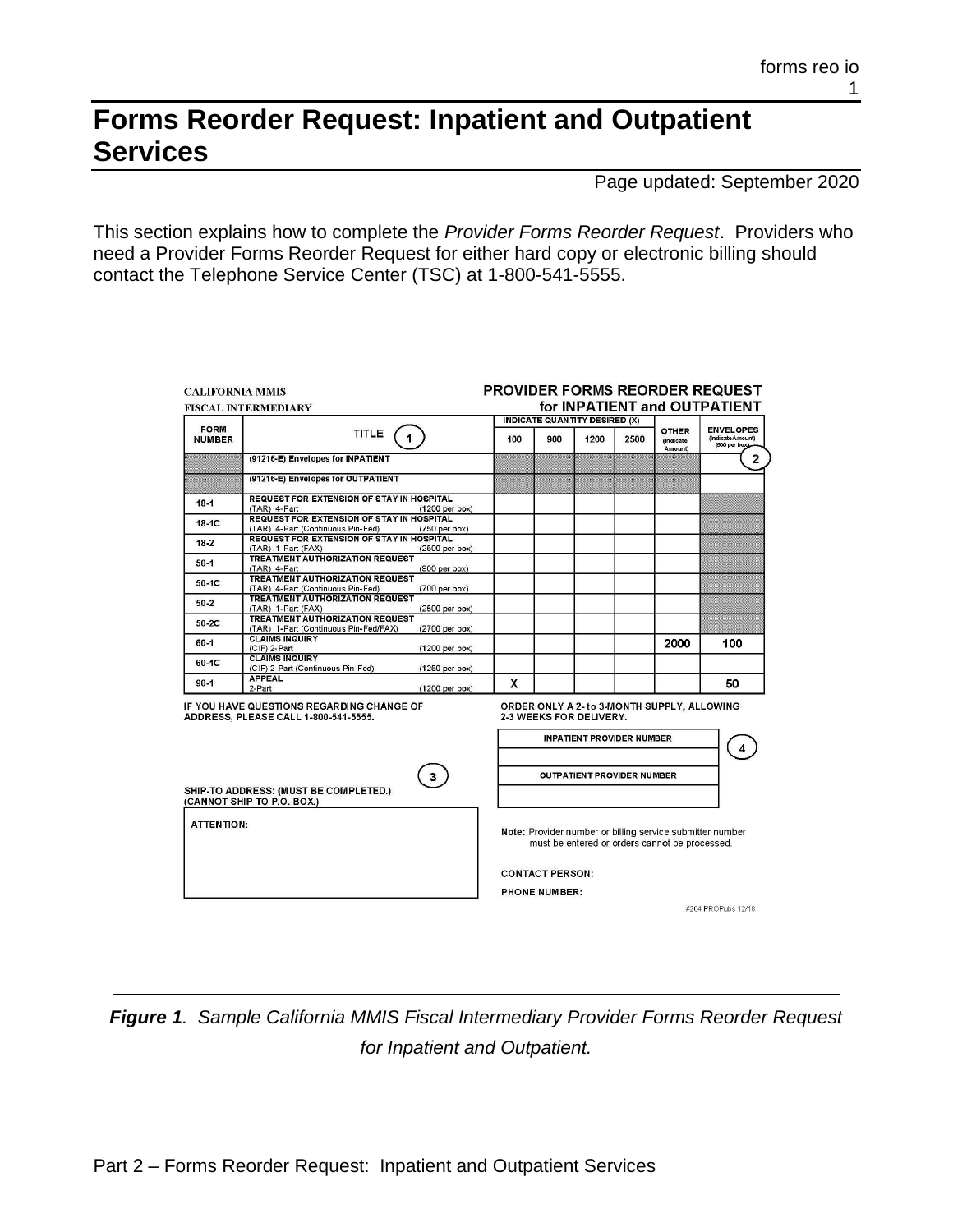| Item             | <b>Description</b>                                                                                                                                                 |  |  |
|------------------|--------------------------------------------------------------------------------------------------------------------------------------------------------------------|--|--|
| 1 <sub>1</sub>   | INDICATE QUANTITY DESIRED (X): Mark<br>one of the quantity boxes or indicate "other"<br>amount desired.                                                            |  |  |
| $\overline{2}$ . | ENVELOPES: Indicate number of<br>envelopes requested. (500 envelopes per<br>box)                                                                                   |  |  |
| 3.               | SHIP-TO ADDRESS: Enter the name and<br>address where the forms are to be shipped.<br>Include an "Attention" line if applicable. Do<br>not use a P.O. Box.          |  |  |
| 4.               | PROVIDER NUMBER: The provider<br>number or billing service submitter number<br>must be in this box or the Provider Forms<br>Reorder Request form will be returned. |  |  |

## **Explanation of Form Items**

## **Request for Mental Health Stay in Hospital (18-3)**

To order *Request for Mental Health Stay in Hospital* (18-3) forms, enter "18-3 TAR Forms" next to the quantity ordered on the "18-1" line of the FI *Provider Forms Reorder Request*. Complete the rest of the request as previously described.